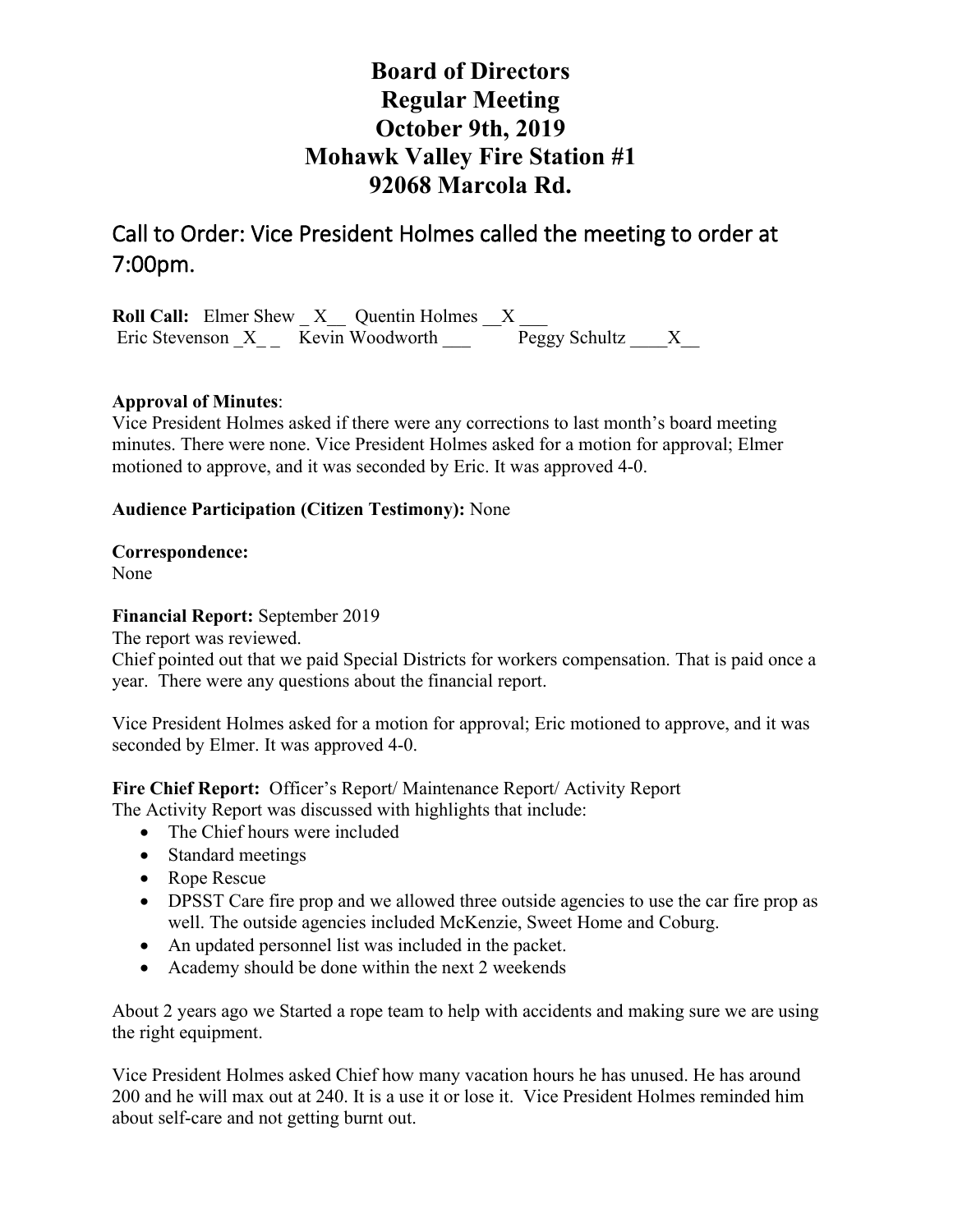# **Board of Directors Regular Meeting October 9th, 2019 Mohawk Valley Fire Station #1 92068 Marcola Rd.**

### **Maintenance Report**

The Maintenance Report was discussed with highlights that include:

- Annual hose testing
- 1470 into shop for recalls and maintenance. It may need to go back for one more thing.
- Prepping for winter

The horn ring was discussed on the  $2<sup>nd</sup>$  rescue. Once you honk the horn, it activates the one on the roof. The first rescue now has this as well.

### **Old Business**:

1. Station 2

The property taxes were paid. The county commissioner got involved and now everything is now approved. Chief will meet with Mr. Russell next week to sign everything over.

### 2. Project Update

Chief said the engine box has been cut and welded. Jason Bush updated the board on the Emergency Response Group. The goal is provided education and hopefully help the community become self-sufficient during emergencies. He is hoping every quarter to do something. So far there has been education on wildland prevention and handing out 55 gallon water barrels. It the goal of the group to start bringing outside resources and instructors to help with additional trainings. This has started a bit with bringing in ODF for the wildland prevention.

Peggy asked if we have gone out to houses after a fire to help with education. Chief said they have done 7-8 assessments mostly on Hill Road and Parsons Creek.

## **New Business:**

1. Survey

As of today, there were 13 responses out of about 27. Chief will email the board soon with the results.

**Items Not on Agenda:** Elmer asked about the reader board. Chief heard that the Booster Club got a new sign at the community center but hasn't heard about the board out front. Elmer would like to see the message changed on the board, but the Booster Club has everything to change it. Chief will try contacting them again and discus having that board in our yard be for the community.

The department ran a large fire on Saturday with the help of other districts. A slash fire got out of control. The districts have been thanked.